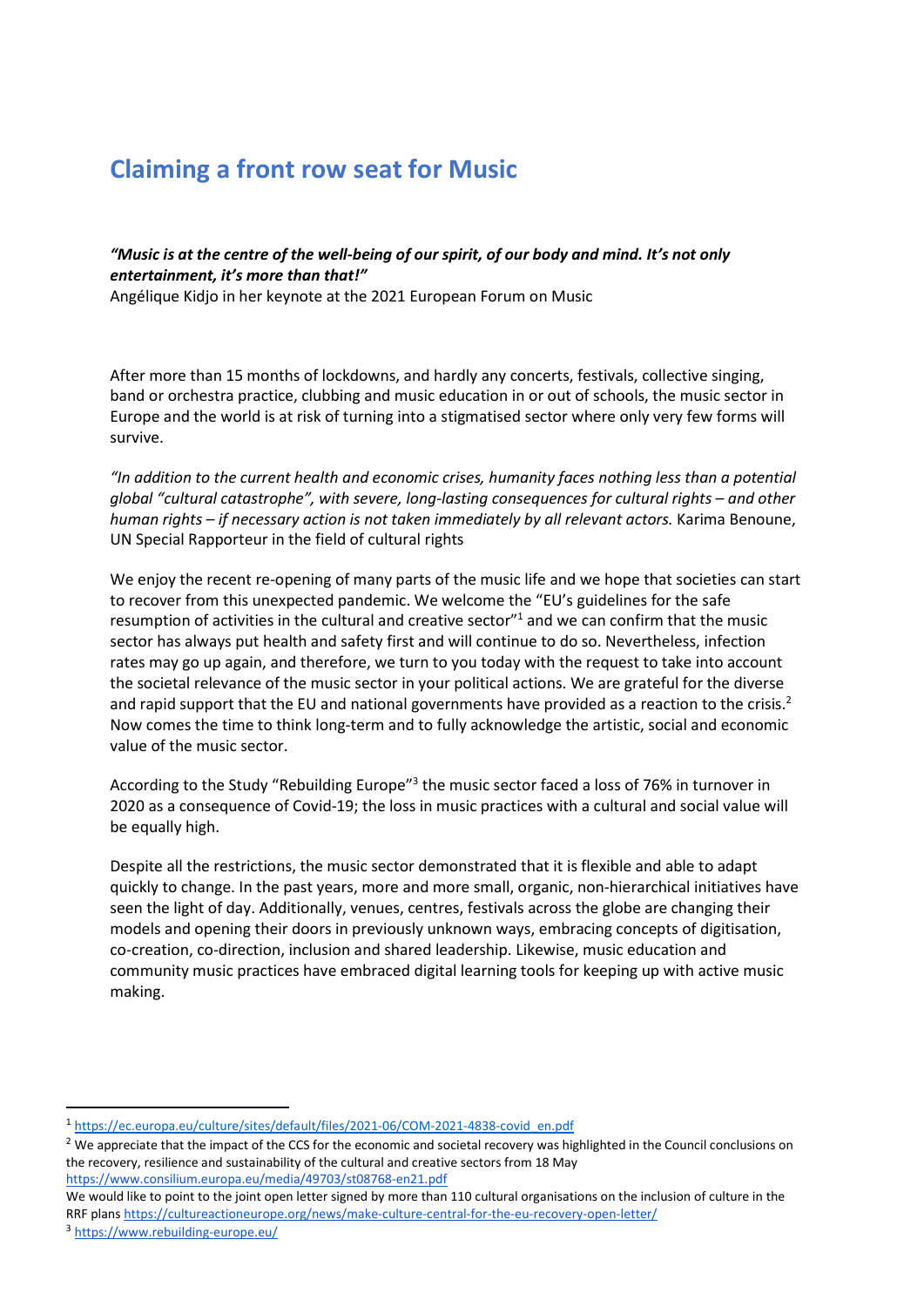We therefore ask you to:

- Ensure equal treatment with regards to opening strategies. Over the past 15 months the music sector has developed excellent hygiene concepts, however, often without the result of an opening. All kinds of music activities must be treated on an equal footing with other areas of the society.
- Acknowledge the role of music for personal and social development, particularly in music education settings and youth music work – areas that are needed for the recovery post Covid when thinking of the young who especially suffered during this crisis.
- Fully embrace the role of music for health and well-being, which will contribute to physical and mental recovery.
- Recognise the specific working environment of the music sector with self-employment, shortterm contracts, multiple jobs. The Covid crisis has entailed a brain-drain and some parts of the music sector are now facing a lack of personnel.
- Promote fair monetisation of digital content for musical artists<sup>4</sup> and the whole music value chain. There are great digital solutions to provide musical offers, however fair remuneration of these works based on strong intellectual property rights is needed and should be distributed in a transparent and equal way.
- Recognise the unique role played by micro, small and medium structures in the music sector who take risks and provide stability. The strength of Europe's diverse music sector lies in the multitude of its stakeholders of which over 90% are small and medium sized enterprises<sup>5</sup>.
- Facilitate the return to sustainable international and European mobility and exchange, as crossborder music touring and cultural exchanges are vital for a full recovery of the music ecosystem and the societies in Europe.
- Guarantee continuous long-term support for the music sector. The deep ruptures that the Covid crisis has brought upon the music sector require continuous funding and backing.
- Live the rhetoric! We appreciate that you share the value that culture is at the heart of Europe, that the diversity of culture is what is part of Europe's identity. Today, we ask you to live up to these words and to ensure that music and culture are taken seriously when political decisions in all areas are taken.

We are convinced that the music sector has the capacity to help overcome the Covid-19 crisis. The music sector will contribute to the digital, green and inclusive recovery of Europe. We will use all our potential to come out of the crisis stronger and we ask you to support us in doing so.

1 July 2021

<sup>4</sup> a musical artist is a performer, author, director, composer, creator of music

<sup>5</sup> https://www.rebuilding-europe.eu/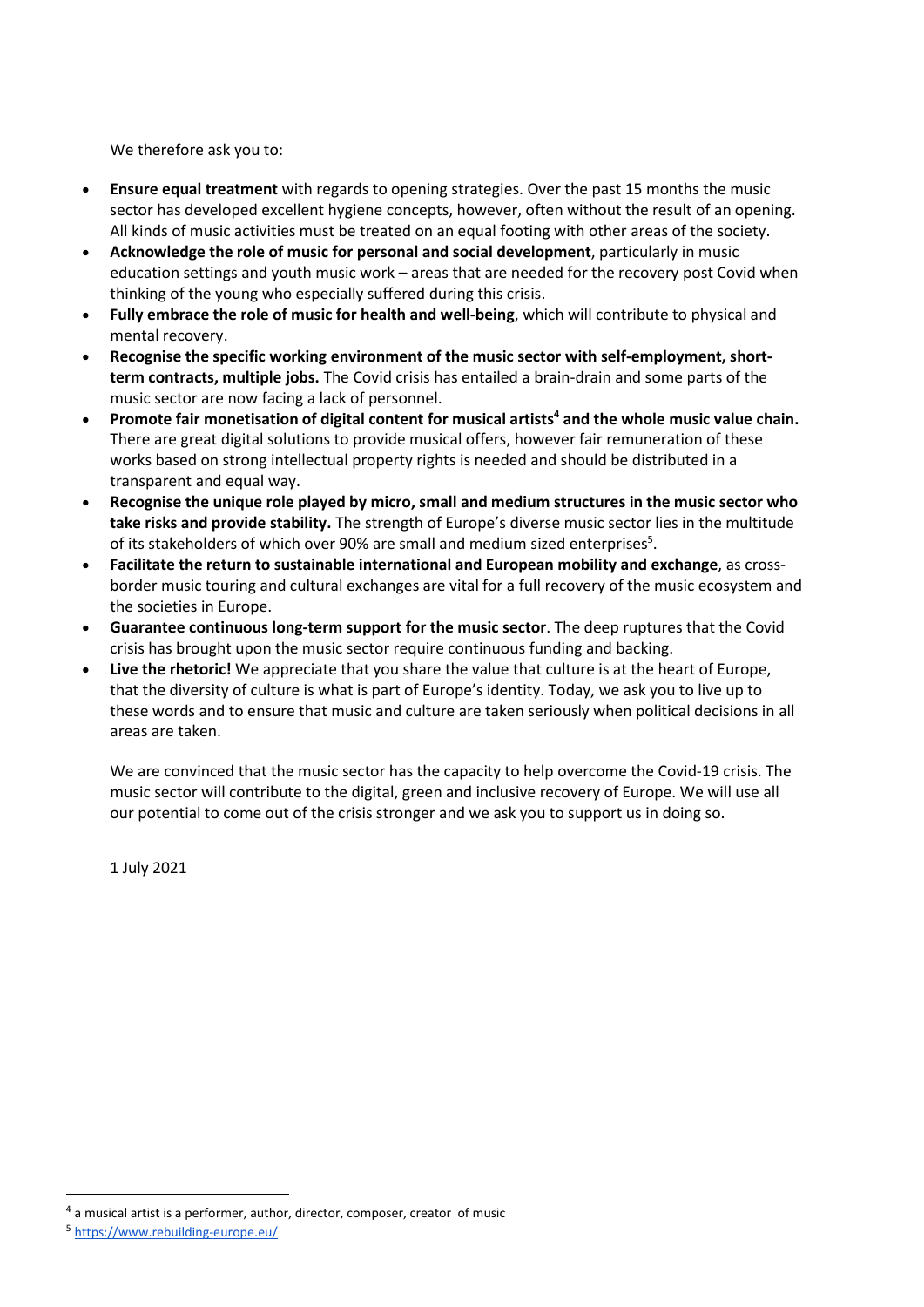#### **SIGNATORIES**

#### European and International Music Organisations

- AEC Association Européenne des Conservatoires, Académies de Musique et Musikhochschulen
- CIA Confédération Internationale des Accordeonistes
- EAS European Association for Music in Schools
- ECMTA European Chamber Music Teachers Association
- ECSA European Composer and Songwriter Alliance
- EFA European Festival Association
- EFNYO European Federation of National Youth Orchestras
- EJN Europe Jazz Network
- EMC European Music Council
- EMCY European Union of Music Competitions for Youth
- EMEE European Music Exporters Exchange
- EMMA European Music Managers Alliance
- EMU European Music School Union
- EOFed European Orchestra Federation
- FIM International Federation of Musicians
- GESAC European Grouping of Societies of Authors and Composers
- Green Music Initiative
- IAMIC International Association of Music Information Centres
- IAML International Association of Music Libraries, Archives and Documentation Centres
- IAO International Artist Organisation
- IMC International Music Council
- IMMF International Music Managers Forum
- IMPALA Independent Music Companies Association
- IMPF Independent Music Publishers International Forum
- IMZ International Music + Media Centre
- ISCM International Society for Contemporary Music
- JMI Jeunesses Musicales International
- Julie's Bicycle
- Live DMA European network for live music venues, clubs and festivals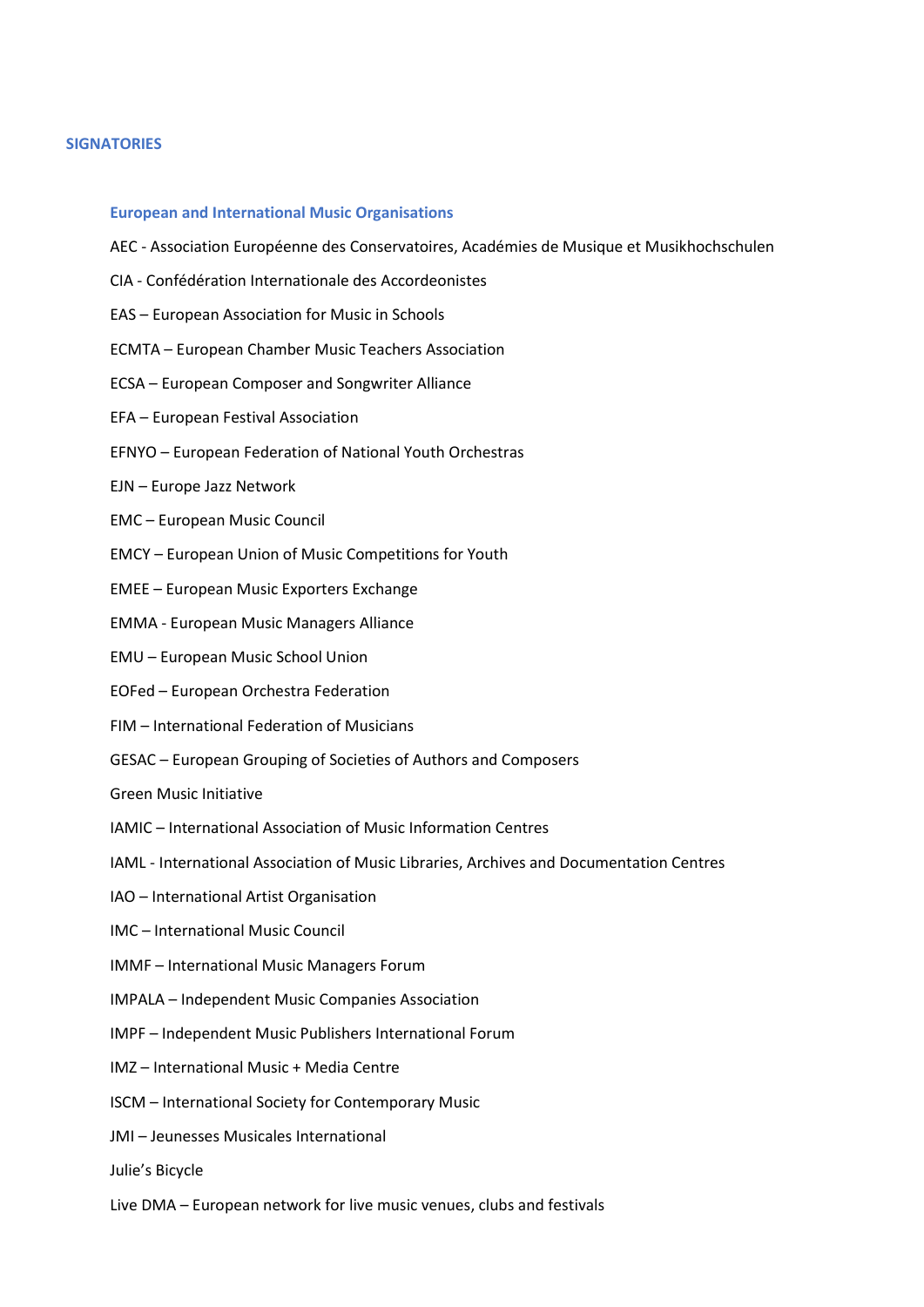Liveurope – the live music platform for new European talent NAMM – National Association of Music Merchants Opera Europa Pearle\* - Live Performance Europe REMA – Early Music in Europe WFIMC – World Federation of International Music Competitions YOUROPE – The European Festival Association

### National Music Organisations

A.R.T.E.- Asociación de Representantes Técnicos del Espectáculo, Spain ACCESS, Spain Aktionsnetzwerk Nachhaltigkeit, Germany AMEC Metropolitana, Portugal Asociación Cultural Reyes Bartlet, Spain Associazione Emiliano Romagnola Cori, Italy Austrian Music Council, Austria Circuito, Portugal Cyprus Symphony Orchestra Foundation, Cyprus Dansk Live, Denmark Estonian Music Council, Estonia Federació Catalana de Societats Musicals, Spain Federació Catalana d'Entitats Corals, Spain Festival Folofest, Portugal Festival Internacional de Música da Primavera de Viseu, Portugal GMCL - Grupo de Música Contemporânea de Lisboa, Portugal Hungarian Music Council, Hungary Incorporated Society of Musicians, United Kingdom István Vántus Society, Hungary Latvian National Music Council, Latvia Live Music Now Scotland, United Kingdom LiveFIN, Finland Making Music, United Kingdom Miso Music Portugal, Portugal